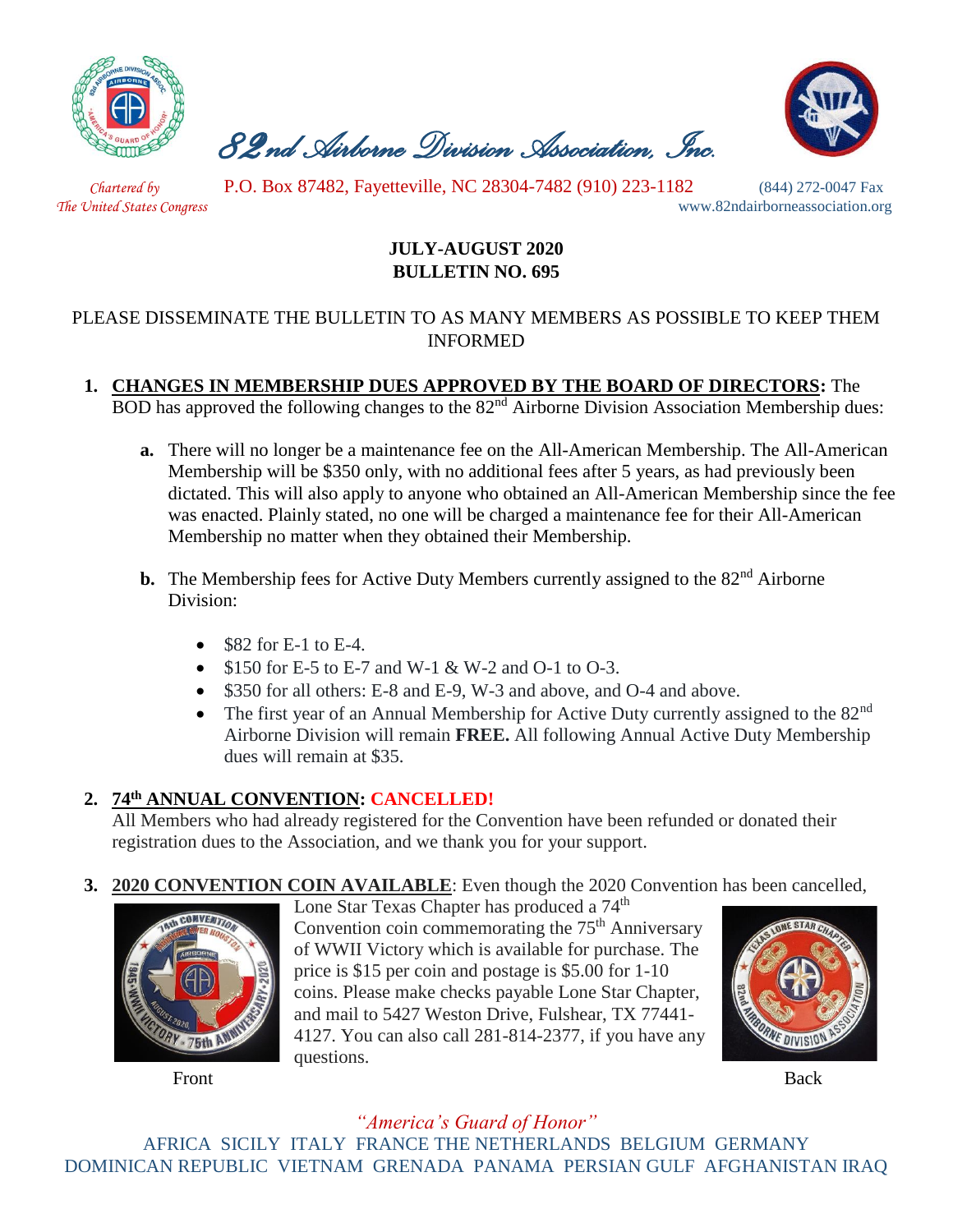



**4. NATIONAL DIRECTOR NOMINATIONS:** The 1 Jun 2020 deadline for director nominations has past, and the National Office has received 6 nominations for the position of National Director. As a correction to our last bulletin where it stated there were 5 positions open, even though there were 6 names of positions that were opening. There are 6 positions opening. The following 6 names have been submitted for the 2021 National Board of Directors:

Joe Steen (Kentucky Airborne Chapter) Andrew Ritter (Central Ohio All Airborne Chapter) Larry Stewart (Texas Lone Star Chapter) Director Cletus Slabach (Toledo Chapter) Gary Covey (Tillman E. Beikes Indianapolis All Airborne Chapter) Director Randall Johnson (Greater Daytona All Airborne Chapter)

- **5. ASSOCIATION AWARDS COMMITTEE:** The 2020 Awards Committee Chairman is Past President/Director Richard Becker, and he accepted nominations for All American of the Year up to 1 May 2020. Nominations for All American of the Year are now closed. Submissions for the Communications and Public Relations Award were accepted up to 1 July 2020 and is now also closed.
- **6. BOARD OF DIRECTOR, CHAPTER DELEGATES, AND MEMBERS MEETINGS FOR 2020**: With the cancellation of Convention, the Association will have to conduct our BOD, Delegates', and Members' meetings differently this year. The BOD has already conducted a video conference Delegates' and BOD meeting in June and have validated our ability to conduct our meetings via the Zoom program. Now we will conduct our meetings, normally done at Convention, in the same fashion.

First, we will hold a Delegates' meeting on 18 Aug 2020, at 1800hrs EST, via Zoom. We can only have one representative per Chapter. To have a Delegate attend this meeting, you must send the name of the Delegate to [execsec@82ndairborneassociation.org](mailto:execsec@82ndairborneassociation.org) prior to 11 Aug 2020. We need the name of someone who has access to a computer with a camera and microphone so they can participate in the meeting. Again, we will only allow one Delegate per Chapter. On 12 Aug 2020, we will send the instructions to join the meeting to the email account provided for the Delegate to ensure it is accurate. We will also send the instructions for the BOD meeting so that the Delegates' can attend for the Delegates' portion of the BOD Meeting. We will use the first hour of the meeting to get all the Delegates online together and then the President and Executive Director will answer questions that you may have that we can address without the full BOD. We will then allow one hour for you to select a Chairman and select questions to address to the BOD.

The BOD will hold their Meeting on 19 Aug 2020, at 1800hrs EST. We will open the BOD meeting to the Delegates for the Delegates' Chairman to address their questions to the BOD. We will attempt to answer any questions possible at the meeting, and any questions we are unable to answer at the meeting will be posted on our website with the answers to all the questions posed. We understand that this meeting may be a learning experience for some, and we will work to make it the best possible event while taking time to work through issues that may arise.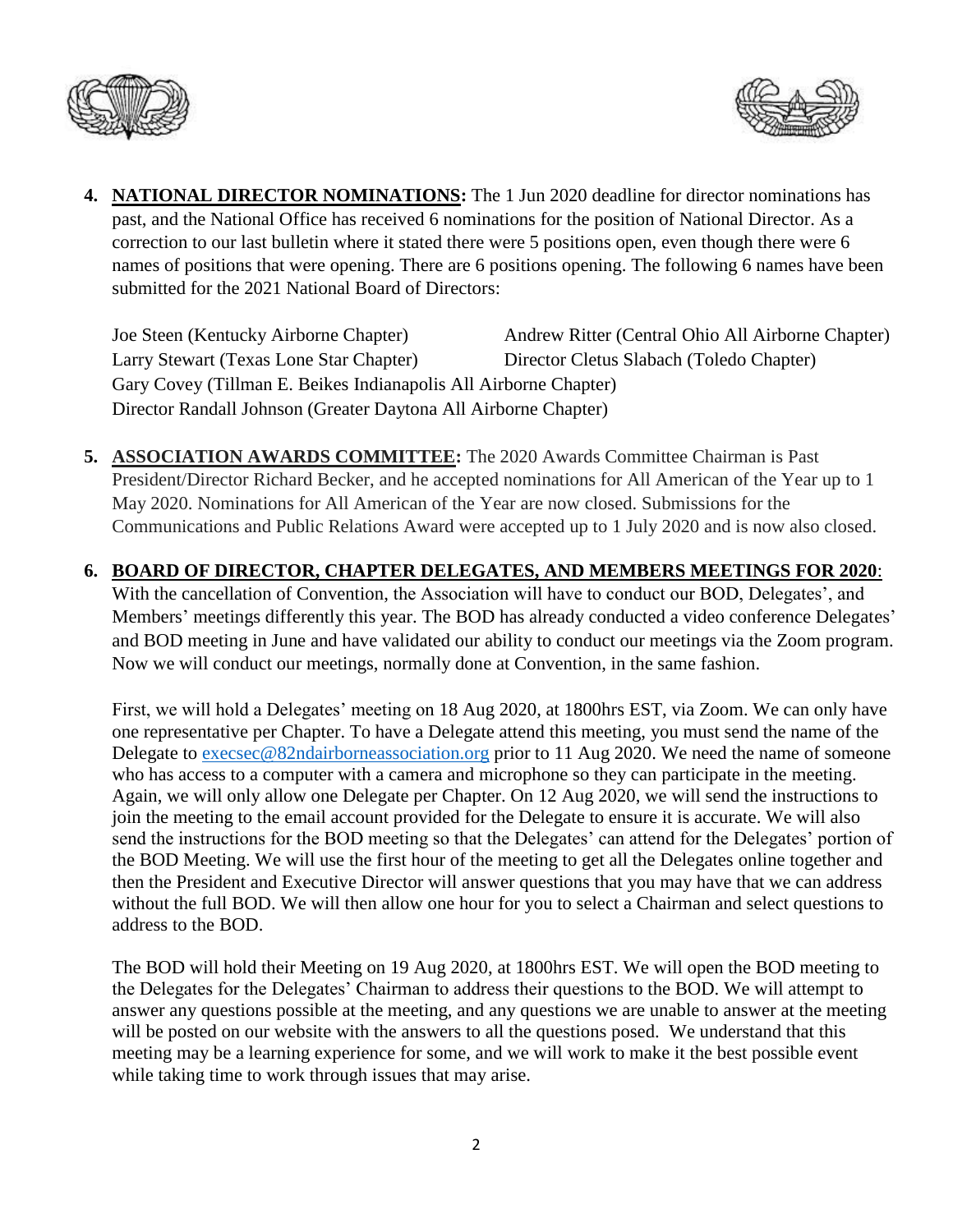



The Members' Meeting will be held on 20 Aug 2020, at 1800hrs EST. Unfortunately, because of the restrictions of Zoom on the number of Members we can have on Zoom at one time, we can only have one computer per Chapter signed in to the Meeting. If Chapters can bring in Members through a conference call to listen in to the meeting, we highly encourage it. We will distribute the agenda for the meeting, and any proposed changes to the by-laws by 8 Aug 2020, so that any questions or concerns of Members can be gathered to address at the meeting.

We are hoping this meeting goes well so that we will be able to have these meetings several times a year, between the Chapters and the Executive Director, to address questions of the Chapters, and create better communications with the Chapters.

**7. 2021 ASSOCIATION ALUMNI PUBLICATION:** The Association is sponsoring a 2021 Alumni book that has begun preparation and sales on 3 July 2020. The book will be similar to the 2016 Alumni book with Members being able to have their entries published in the book **free of charge**. **There is no charge unless the Member wishes to purchase the book. There is no obligation to purchase the book**. There is an example on the Association website at:

[https://www.82ndairborneassociation.org/book.html,](https://www.82ndairborneassociation.org/book.html) of the postcard that has been mailed to Members and the email that has been sent to Members. The examples have also been emailed to the Chapter emails, and posted to the Association Facebook page, so Members can see an example of the official mailings that are going to be sent. If any Member has an issue with PCI, the company doing the book, please call our office if you cannot resolve it with the company, and we will address any concerns. **We do not want any Member feeling obligated or pressured into purchasing this book. We encourage you to purchase the book only if you want to. We have also posted a list of the prices on our website at:** [https://www.82ndairborneassociation.org/assets/pci-product-pricing-and-pictures.pdf.](https://www.82ndairborneassociation.org/assets/pci-product-pricing-and-pictures.pdf) **This is a list of all items that are for sale. Please only purchase items that you truly want.** Over all PCI has received high ratings by most Members whom they have contacted, but we do want to address any issues that may arise.

We hope that all our Members who purchase the book will be happy with their purchase. There will be more information sent to Chapters and Members as this project moves forward.

8. ASSOCIATION ALL AMERICAN WEEK COIN: The 82<sup>nd</sup> Airborne Division Association coin has



Front Back

come in and is now being mailed to Members who have preordered the coin. Coins are available at the following link for \$16:<https://www.82ndairborneassociation.org/shop.html> **It is a unique coin and has received numerous kudos. There is a limited supply, so order now!** 

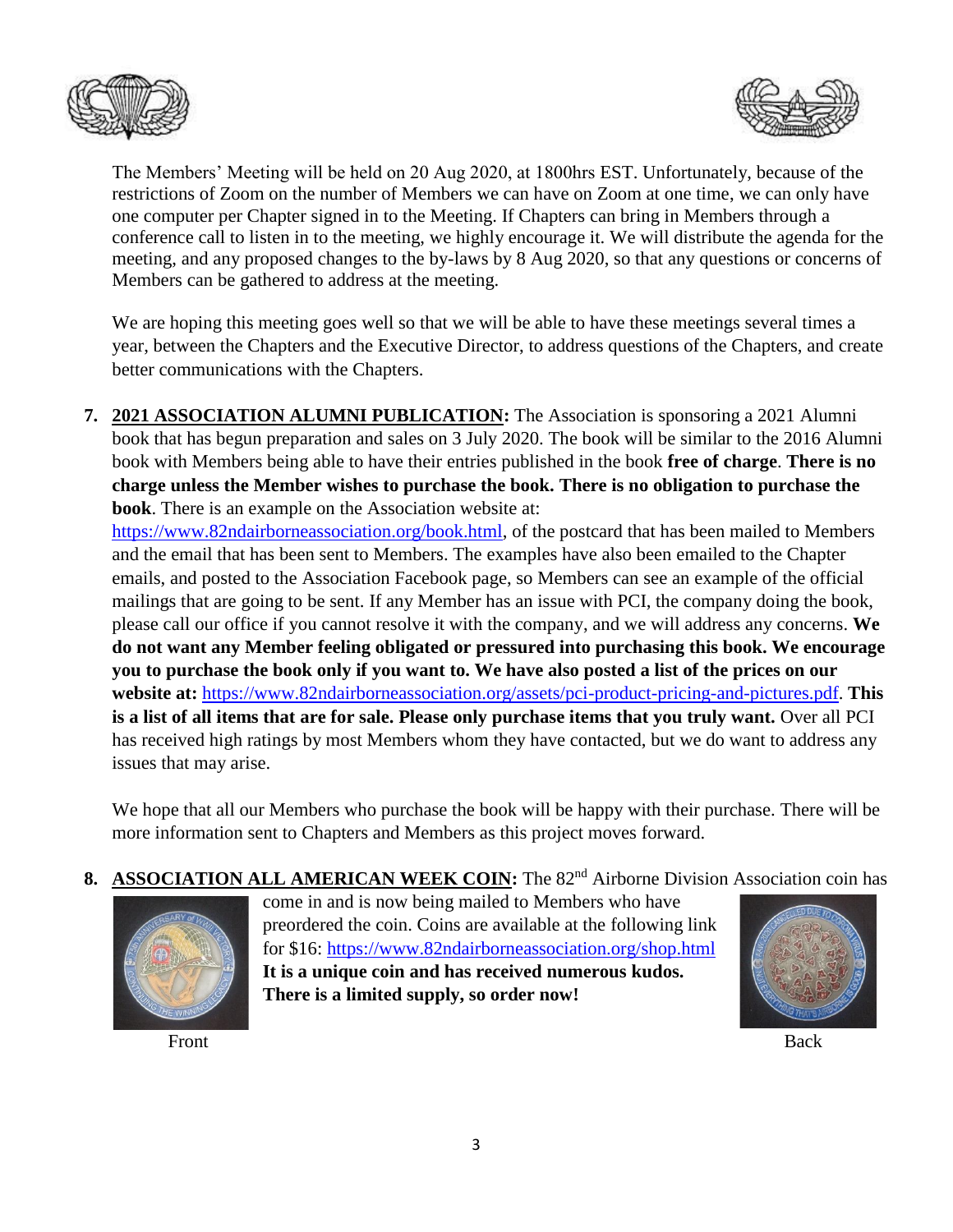



9. **OPERATION BOURBON:** The 82<sup>nd</sup> Airborne Division Association has designed and sponsored an 82nd Airborne Division bourbon bottle. It is now available through Boundary Oak Distillery. The Association will not be selling the bottle. It will only be available through Boundary Oak Distillery. It is an awesome dedication to the Division and has already sold out on the initial 2500 bottles. There will be more produced, but I would not wait too long to order your bottle. In August 2020, the bottle will also be available at numerous class six stores and you can also work with a local liquor store to order these bottles. We have also posted images of the bottle on our Facebook page with links to how to purchase the bottle. When Members actually see the bottle there will be even greater interest. Boundary Oak Distillery also made a bottle for the 3ID in the past and they have stated that there has already been more interest in the 82<sup>nd</sup> Bottle than has ever been shown in the 3ID bottle. Image that. I, for one, am not at all surprised.



To order call: 270-351-2013

#### **10. ATTENDANCE OF NATIONAL OFFICERS: Due to the Corona Virus pandemic until further notice Directors will not be attending any events.**

- **11. CURRENT PROJECTS OF THE ASSOCIATION:** This is a list of some of the Projects the Association has approved for working on in 2020:
	- **a. Support for Families of 82nd Airborne Division KIAs, and WIAs:** Provide assistance for the 82nd Airborne Division Association Wounded Warrior Fund through direct response to needs of Families immediately following the loss or injury of an  $82<sup>nd</sup>$  Trooper.
	- **b. Recognition of the Jumpmaster, NCO, and Trooper of the Year:** Every year our Association recognizes the accomplishments of the 82<sup>nd</sup> Airborne Divisions Jumpmaster, Non-Commissioned Officer, and Trooper of the Year at our annual dinner during All American Week (AAW). On the final evening of AAW, the Leadership and Troopers of the  $82<sup>nd</sup>$  Airborne Division join the  $82<sup>nd</sup>$ Airborne Division Association Members as we present these outstanding Troopers with awards to recognize their accomplishments (accomplished through Association and corporate donations). Due to the cancellation of All American Week, the 2020 awards presentation took place on 9 July 2020 on the Division patio.
	- **c. Support for deployed Troopers of the 82nd Airborne Division:** Currently supporting redeployed Troopers placed in quarantine at Ft Bragg by arranging liquid refreshments to the Troops. Our Association stands ready to provide support to our Deployed Troopers as they protect our Nation. The more donations we receive, the more we can do to support our Troopers while they are deployed. Help us to show these Troopers our gratitude for their sacrifices.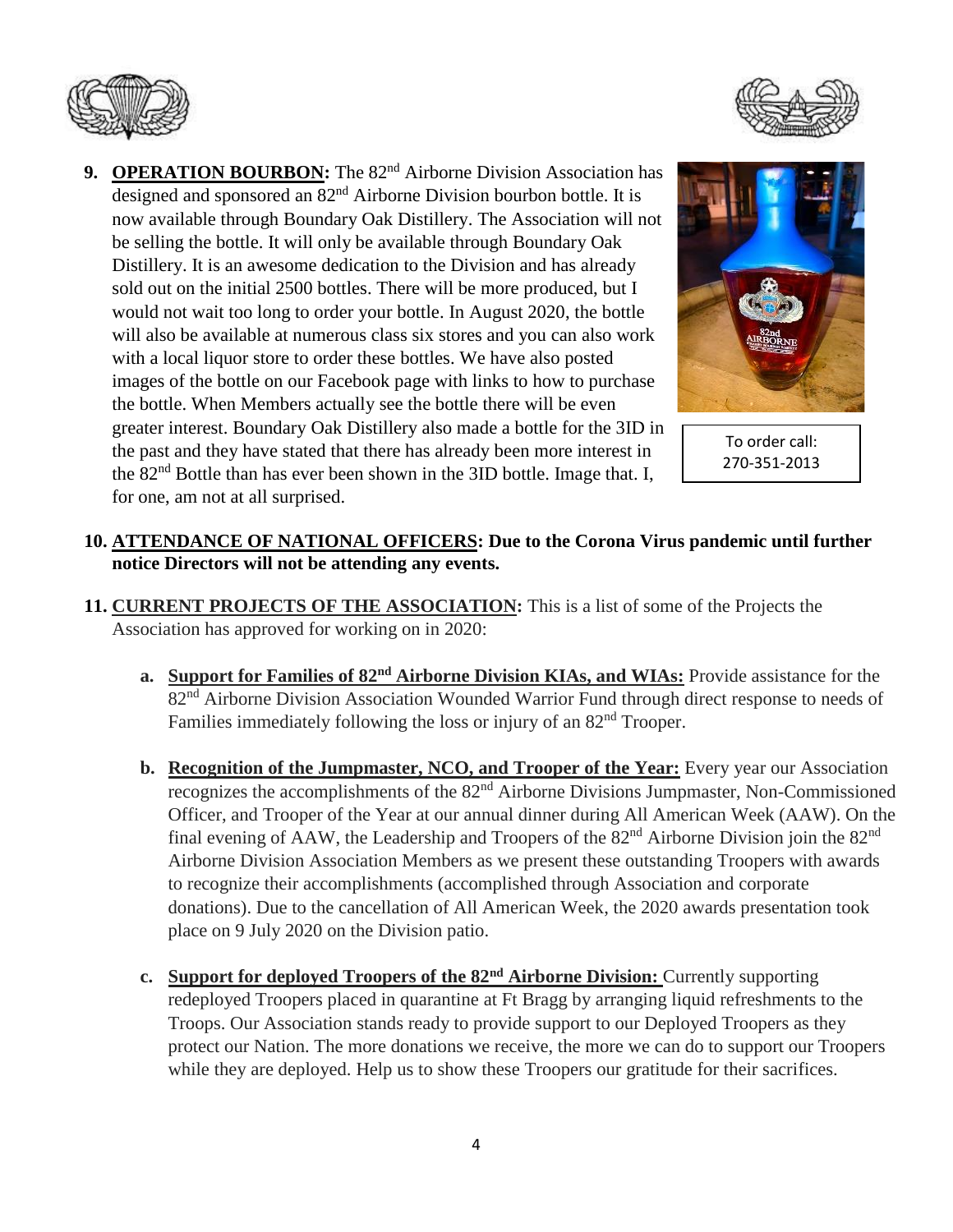



#### **d. 3 rd Annual All American Adventure 2020: (POSTPONED DUE TO CORONA VIRUS)**



Plan is to send twenty 82nd Airborne Division Troopers on a 4-day resiliency trip to the Catskill Mountains for fishing, hiking, biking and numerous other activities. Aimed at helping Troopers in reintegration after deployment, this project uses donations from Association Members and Chapters, and Corporate sponsorship to accomplish this project. This trip will take place in June 2020, provided we are able to secure funding for our Troopers. Help us in providing an avenue to

 *All American Adventure 2019*

- assist our 82<sup>nd</sup> Troopers in their resiliency during their redeployment process.
- **e. Holiday Troop Support 2020:** This year will be our 5<sup>th</sup> Annual "Holiday Troop Support" and we will again provide over 1000 meals to young Troopers and their Families over the Thanksgiving and Holiday Season to insure the Families of young 82nd Troopers have bountiful Holiday meals over the Holiday Season.



- **12. DONATIONS TO GENERAL FUND:** We are asking for help from our Members in working through the cancellation of our Association events. These cancellations will cause the Association the loss of fund-raising opportunities, and we are asking for your help, through donations, in making up for these losses. Please donate any amount to insure we have the funding to continue our Association projects next year. We need your help. If we are expecting the Association to do more to help the Troopers of the 82<sup>nd</sup> Airborne Division, it will take your help. If you think that someone else will do it, you're wrong. Hardly anyone within the Association is supporting our mission. With a Membership of over 35,000 Members, we receive less than 100 donations annually from our Members. This is sad. We do appreciate those great All Americans that support us annually, but we need more Membership to support. With 35,000 members we should be able to do so much more for our Troopers with even \$5 donations from our Members. We must stop the "why I don't give" excuses, and look at all the projects the Association does and ask "why wouldn't I support our Troopers". The time to act now. We need your help. Please step up and support with anything you can.
- **13. ASSOCIATION 501(c)3 STATUS:** The Association is continuing to contact the IRS for the status of the Chapter 501(c)3 status, and have been told it is in the final stage of processing. We will notify Chapters as soon as we receive the final determination on the status.
- **14. ONLINE SUPPORT DOCUMENTS:** The National office has posted documents on our webpage in the Quick Links / Forms & Resources folder on our website to assist the Chapters. These include forms for Chapter Continuity and Chapter Startup. Please look over these forms and use them as needed.
- **15. 2019 CHAPTER FINANCIAL STATEMENTS:** The completed 2019 Chapter Financial Statements, which are required to be furnished by all Association Chapters for inclusion in the Association Group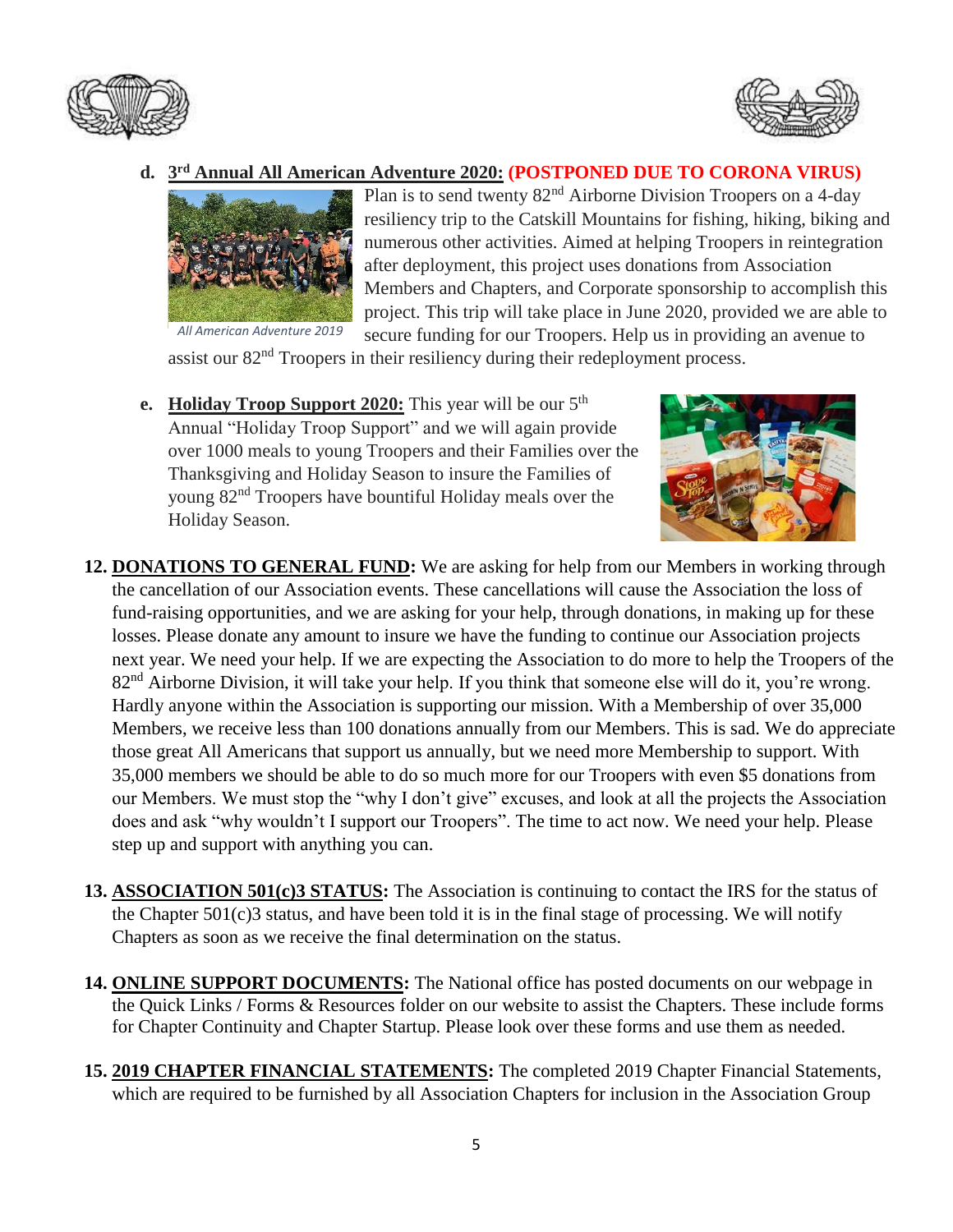



Federal Income Tax Return, were due by 10 May 2020 due to the IRS change in Tax submission dates. We were extended again until 25 July. *We can no longer accept financial statements for 2019*. If your Chapter files separately, you must notify the National Office on Chapter letterhead signed by the Chapter Chairman, stating that the Chapter has filed their taxes separately from the Association. The following chapters have submitted their Financial Report for 2019 – Thank you:

| <b>Badger State</b>           | Central Ohio AA              | Central Pennsylvania           |
|-------------------------------|------------------------------|--------------------------------|
| Don Lassen/Atlanta AA         | <b>Evergreen State</b>       | <b>James Etherton-Detroit</b>  |
| Kentucky Airborne             | North Central Florida AA     | North Jersey                   |
| <b>North Texas</b>            | Northeastern Pennsylvania    | Oklahoma AA                    |
| San Joaquin Valley            | Tampa Bay AA                 | Tillman Beikes-Indianapolis    |
| <b>Washington DC</b>          | St. Michael's AA             | <b>1SG Leonard Funk MOH</b>    |
| Chicago                       | <b>CPL Edward Slavin</b>     | Greater Daytona AA             |
| Hampton Roads All Services    | Low Country AA               | Lozado-Rubio-Conde PR          |
| <b>Rocky Mountain</b>         | <b>South Texas</b>           | <b>Texas Lone Star</b>         |
| <b>Greater Hartford</b>       | <b>Central New York</b>      | <b>COL Reuben H Tucker</b>     |
| Dan Campbell AA               | Gateway                      | John Towle-MOH Cleveland       |
| Lehigh Valley                 | Lew Millet MOH               | <b>LTG James Gavin</b>         |
| Mid-America                   | New York                     | Niagara Frontier               |
| Northern Michigan AA          | Cohort                       | Golden Gate                    |
| Acadiana                      | Akron                        | <b>Greater Rochester NY AA</b> |
| John Steele                   | San Diego AA                 | <b>SGT Pusateri AA</b>         |
| Southern Arizona              | Southern Wisconsin           | Virginia State                 |
| <b>Vulcan Chapter</b>         | Ben Vandervoort/Savannah/HHI | <b>GEN Via AA Signal</b>       |
| W. Hughes/TriState/Mid-Hudson | Benavidez-Patterson AA       | <b>Blue Ridge</b>              |
| Cal-Nevada AA                 | Hajdak/Mokan-Philadelphia    | Idaho AA                       |
| Jacksonville AA               | Palm Beach County            | Phoenix Joseph P Schwan        |
| Space Coast AA                | Toledo                       | Western Upper Peninsula        |
| Mid-Michigan                  |                              |                                |

*If you have not submitted your Chapter's financial statement, you need to file separately with the IRS. Please send us a statement, on Chapter letterhead, that you have filed.*

- **16. ASSOCIATION SUSPENSES/DEADLINES:** Please note the following Association deadlines (all information should be sent to the Executive Director, unless otherwise noted): None
- 17. 82d AIRBORNE ASSOCIATION USAA CREDIT CARD: Check out the 82<sup>nd</sup> Airborne Division Association's co-branded cards. These cards display a Paratrooper under the silk on the front. It's a very nice card to have. To get a co-branded Association card, please call 855-755-8263 or go to [www.usaa.com/82nd](http://www.usaa.com/82nd) . If you use a credit card, please choose the card that supports the Association.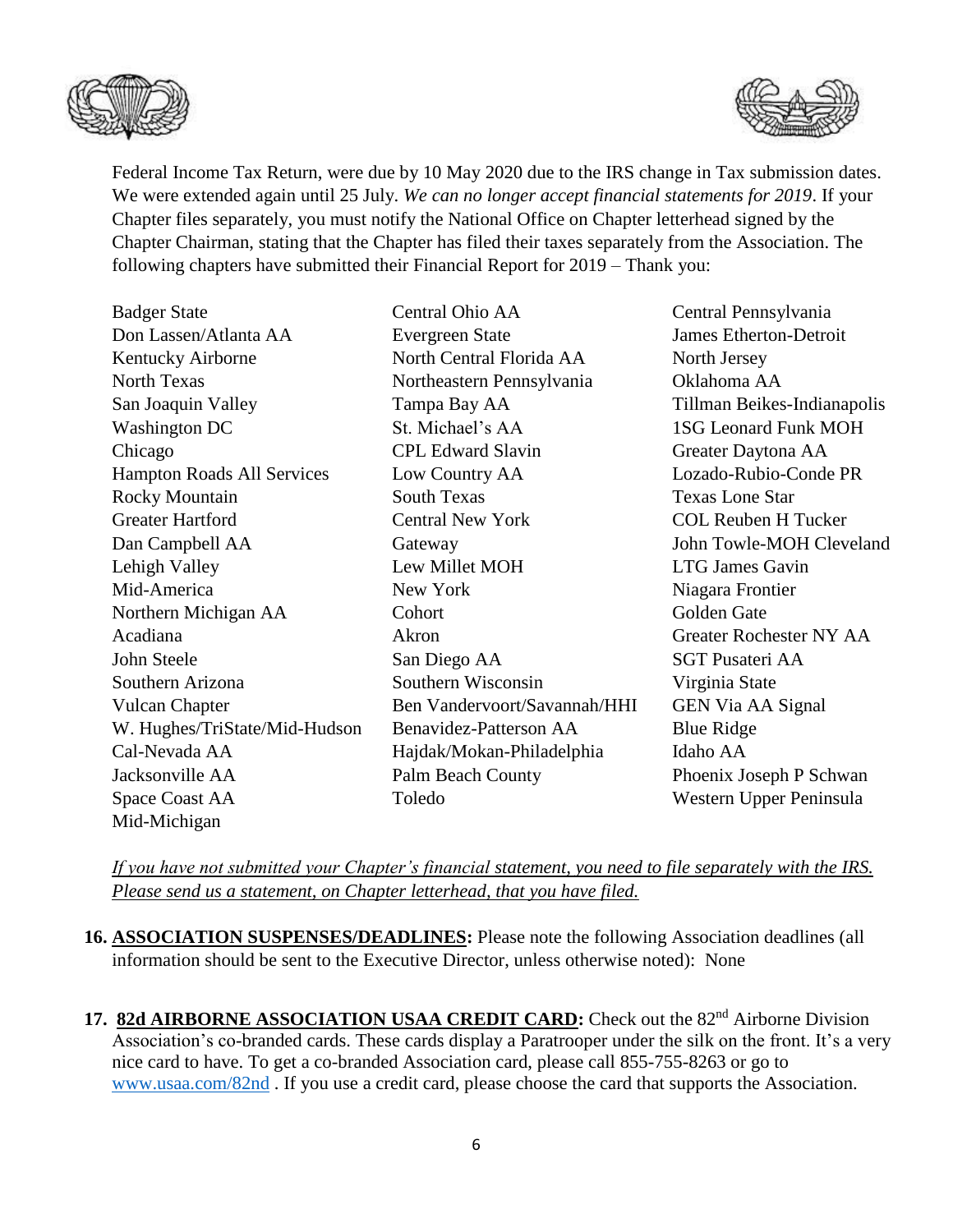



- **18. E-NEWS BULLETIN:** *Get Army and Airborne related news directly to your emails!* Members who insure they shared their email address with the Association will receive our E-news bulletin which contains informative articles about the 82<sup>nd</sup> Airborne Division, the Airborne community, the Military, Veterans issues, and even Association related articles, and links to our Bulletins, the Paraglide Magazine, and Fliers and Registration forms for Association Event. If you are not receiving the E-news bulletin to your email just send us your email address and we will add you to the list. Although we have had requests, we are only offering this benefit to our Association members. Sign up today and keep up to date on Airborne issues!
- **19. WITHIN THE DIVISION AND FORT BRAGG:** Please visit the following 82d Airborne Division websites to find out what is happening within the Division and sign up for our E-News bulletin: <http://www.dvidshub.net/image> and [http://www.bragg.army.mil/82nd/pages/default.aspx.](http://www.bragg.army.mil/82ND/Pages/default.aspx) Also, don't forget to check out the Division's Facebook page<https://www.facebook.com/82ndAirborneDivision>
- **20. ASSOCIATION UPCOMING EVENTS:** *Support our Chapters!* Please announce the following upcoming regional events at Chapter meetings, via the Chapter newsletter and website. Registration and information on these events were published in the Paraglide and/or on the Association's website at the following link [www.82ndairborneassociation.org/events.html.](http://www.82ndairborneassociation.org/events.html) If you would like to have the Association President or Executive Director attend your event, please send an invitation to the National office in enough time for us to plan and we will do our best to attend.
	- **a.** 2021 Sun City "All Airborne" Fiesta VIII, 30 June 4 July 2021 in El Paso, TX is hosted by the Benavidez-Patterson "All Airborne" Chapter. The host hotel is Doubletree Hotel by Hilton, 600 N. El Paso Street, El Paso, TX 79901. Hotel reservations 800-445-8667, reservation code ADA.. The POC is John Ceballos, 2608 Fort Blvd, El Paso, TX 79930-2116. For more information, go to<https://www.bp82eptx.org/>**The 2020 Event has been postponed due to the corona virus. These are the new dates!**
- **21. 6th ANNUAL ASSOCIATION 50/50 RAFFLE:** The raffle will be held this year, and the drawing will be held at the Member Meeting via Zoom on 19 Aug 2020. Let's make our 6<sup>th</sup> Annual 50/50 Raffle even more successful than the previous years. We will notify all winners. Raffle tickets can be found on our website under Events and can be mailed to the National Office. Please mail in your raffle tickets. Raffle is currently at \$710!
- **22. FACEBOOK PAGE: 'Like Us'** at<https://www.facebook.com/82ndAssociation/> *This is the ONLY official Facebook page of the Association. We have no affiliation with any other sites that are using the Association's name!* **To ensure you are at the correct Facebook Page, look for the Association Logo on the page. If you see the Association Logo you are on the right page.** We do not allow political comments, bad language, bullying, and verbal attacks on anyone. Anyone making these types of posts will be deleted. Our site is only to keep Members informed of Association operations and to foster the spirit of the Airborne Community. Please join and like our page. We would love to receive pictures or information from the Chapters of events that they have hosted or will be hosting, to share with our members!